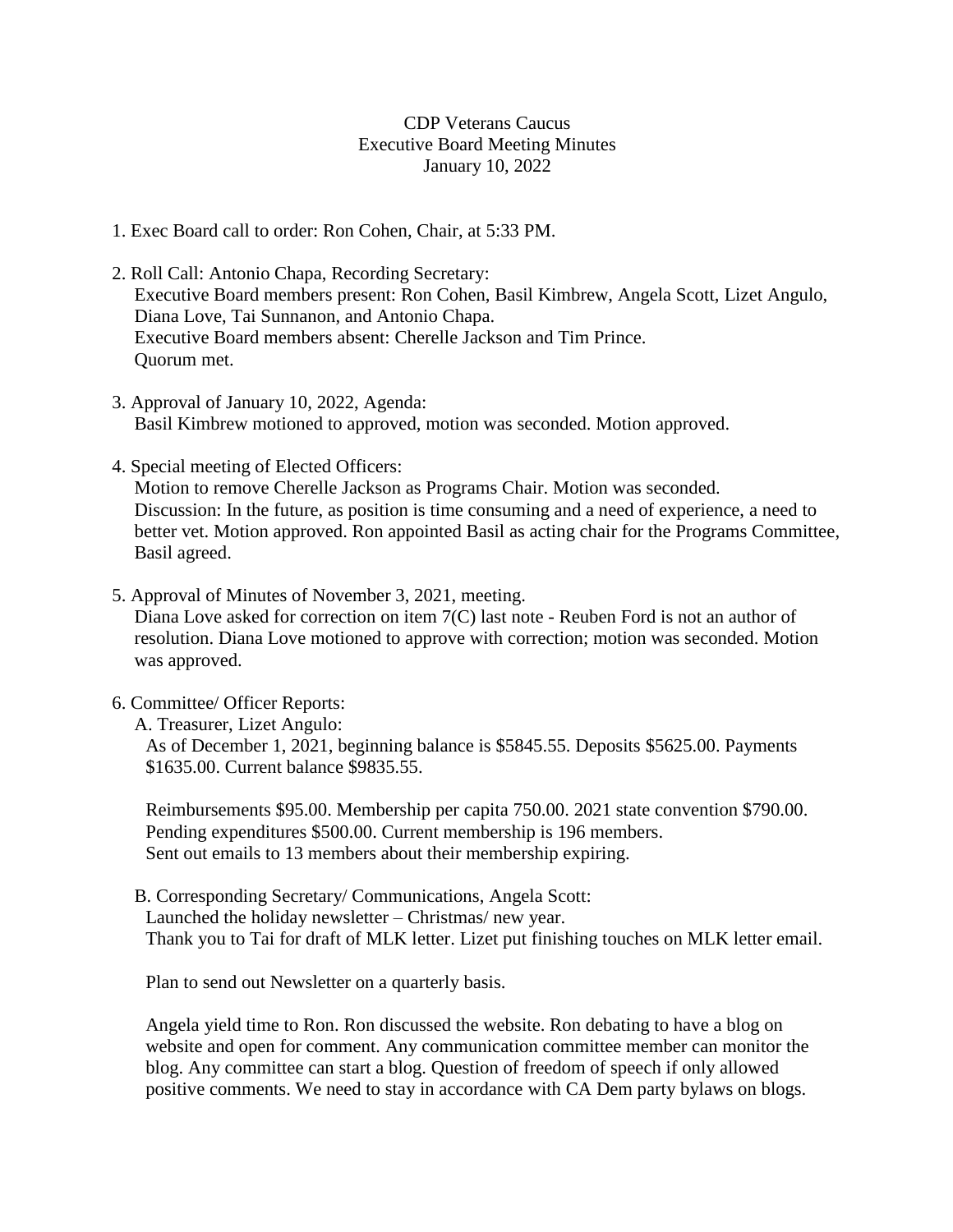Also on website is a page Veterans Caucus bylaw, agendas, minutes, join the Caucus, twoyear workplan. Executive Board profile, pictures of Elected Officials and Appointed Officials.

Lifetime members: Will check name of Ron Howard, add John Rines, and revise Antonio Chapa's name.

Cost for website's first year and domain is \$34.00. Second year cost may be \$54.00.

Tai, if we add a "s" to the URL (http) it will make our website secure. This will allow our website to be seen in a wider capacity.

Question to Ron when will website be live on CA Dem? No timeline as a request needs to happen. Ron asked for Angela's approval to request to have website on CA Dem. Angela provided approval to send. Ron will send to Emma.

C. Org Development & Listening Tour, Tai Sunnanon:

A draft spreadsheet on google drive, Angela & Diana, for listening tour. Setting up serval Dem Clubs up and down the state. Been in touch with Central Committee, like Contra Costa. Hope to start this month. Meet with many Veterans in Berkeley and Oakland. Part of required by CA Dem and any new club that gets approval by central committee must have a grievance clause. Have template for bylaws and grievance clauses. Process can take from 1 to 3 months which depends on when interested club submits. Spoke with Lorene Saxson, DNC member and Officer, on historical challenges. A Veterans club was started in the Inland Empire which crossed over in Riverside. This caused issues and club was defunct. The listening tour is to hear about what Dem clubs care about Veteran issues and if they wish to start a Veterans club. Challenges to listening tour due to Omicron therefore some clubs are postponing their in-person meetings.

Angela, add listening tour to website calendar.

## D. Policy & Legislation: Diana Love

Committee met on Dec 27, 2021. Committee voted in favor presenting a plague for Veteran and an Organization of the Year Award.

Resolution for tax exemption, email sent out however have not heard back. Working with (CA State Assembly) Majority Leader Eloise Reyes and Board of Equalization to find out where we stand on money. A staff member is reaching out to the Governor's office finance department to see if we can get money from Gov office to support our efforts for that tax exemption. As waiting to find out if SB 658, which is under Senator Shannon Grove, if she is bringing that bill back before Reyes takes on the authorship to take that resolution and turn it into a bill.

At our March meeting, John will provide updates on resolutions we have discussed so far.

Listening tour "How can we help you?"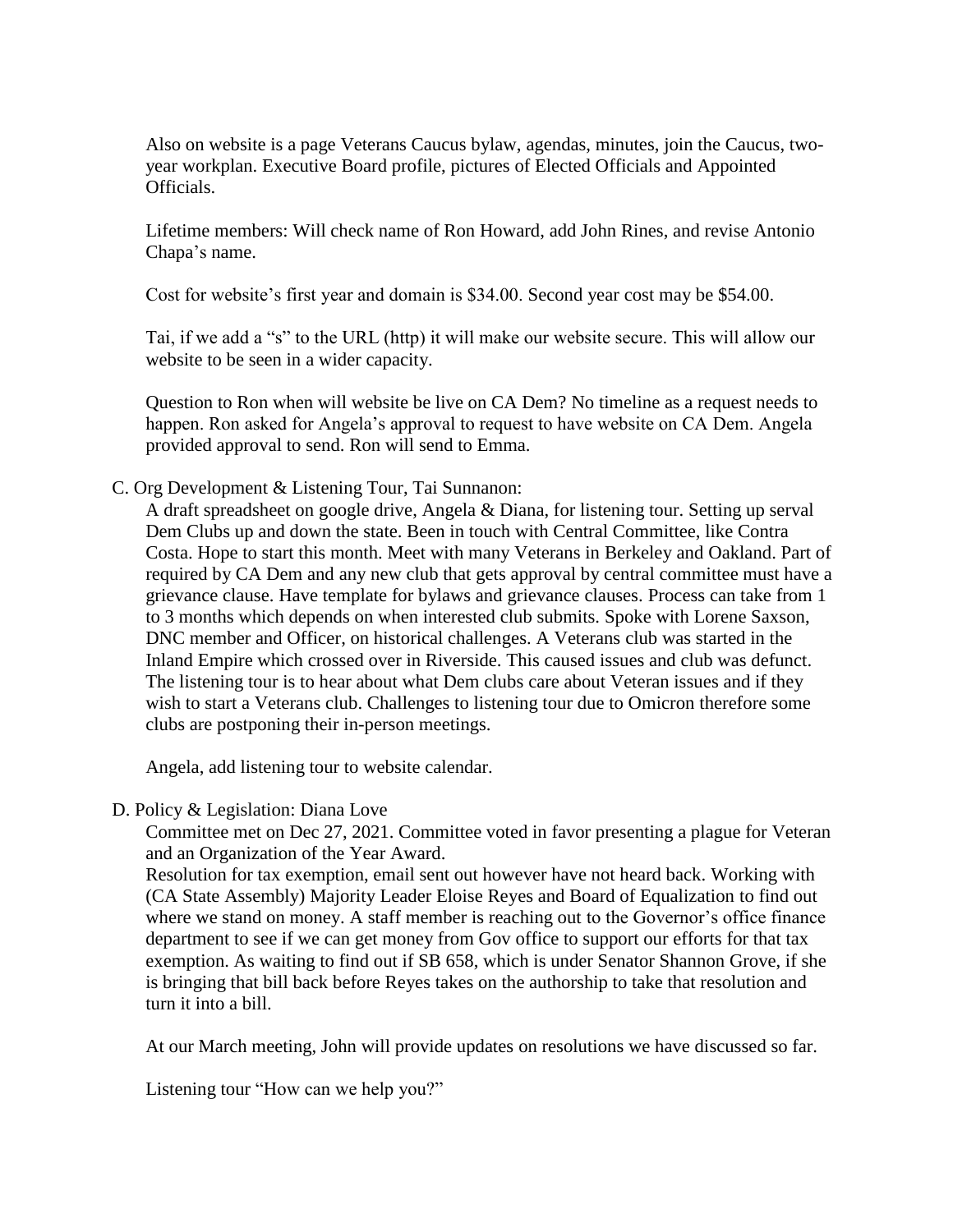Dr. Then, she has a resolution she wants to address and plans to bring this resolution in the summer. Advised to take to Riverside County Central Committee first. Resolution title - Extended time for Americans with disabilities to speak during CA Government meetings. She has a few people who have signed on to sponsor the bill.

May need to resign some of committee members as we have not heard from Chris Bilham. He oversees the Military Program through the Contractors State License Board (CSLB). We put out a flyer with his contact information therefore we do not know if people have tried to contact us. If anyone comes across Chris, please let us know.

- 7. March 3-6 Endorsing Convention membership meeting.
	- A. Slots (2 hour) available for Caucus Meeting:
		- i. Thursday (5:00pm; 8:30pm)
		- ii. Friday (8:00am; 5:30pm; 8:30pm)
		- iii. Saturday (8:00am; 8:30pm)

Majority of Executive Board would like to have membership meeting on Friday at 5:30pm if in-person.

Ron shared what Senior Caucus found on update on CDP Convention COVID policy – The CDP will adhere to the vote of the Executive Board requiring both proof of vaccination and negative COVID 19 test for all attendees. The Party is also conferring with all public health officials to assist and assess the violability of a safe in-person Convention and assuming an in-person event is possible develop further safety protocols to ensure the greatest protection for our delegates, caucus members and guests.

## B. Trophy & banner purchase

Program committee is proposing two trophy awards to give out. One for Veteran of the Year and one for Veteran Organization of the Year. Basil motioned to approve. Motion was seconded. Motion approved.

Propose to use \$250.00, for each, to purchase something like a crystal trophy. Basil motioned to approve. Motion second. Discussion: Tai, does Caucus have a template for these awards or do we present something new every year. Ron, no - this is the first time Caucus will provide these types of awards. Basil, we will have a template. Ron, nothing in bylaws say we do or do not do this. No vote was taken.

Propose to expend \$175.00 for a Veteran Caucus retractable banner. Basil motioned to approve. Motion was seconded. Motion approved.

- C. Program Committee: Proposed Program for March Membership meeting.
	- i. Two approaches
		- 1. In person meeting
	- 2. Virtual meeting
	- ii. Setup (if in person)